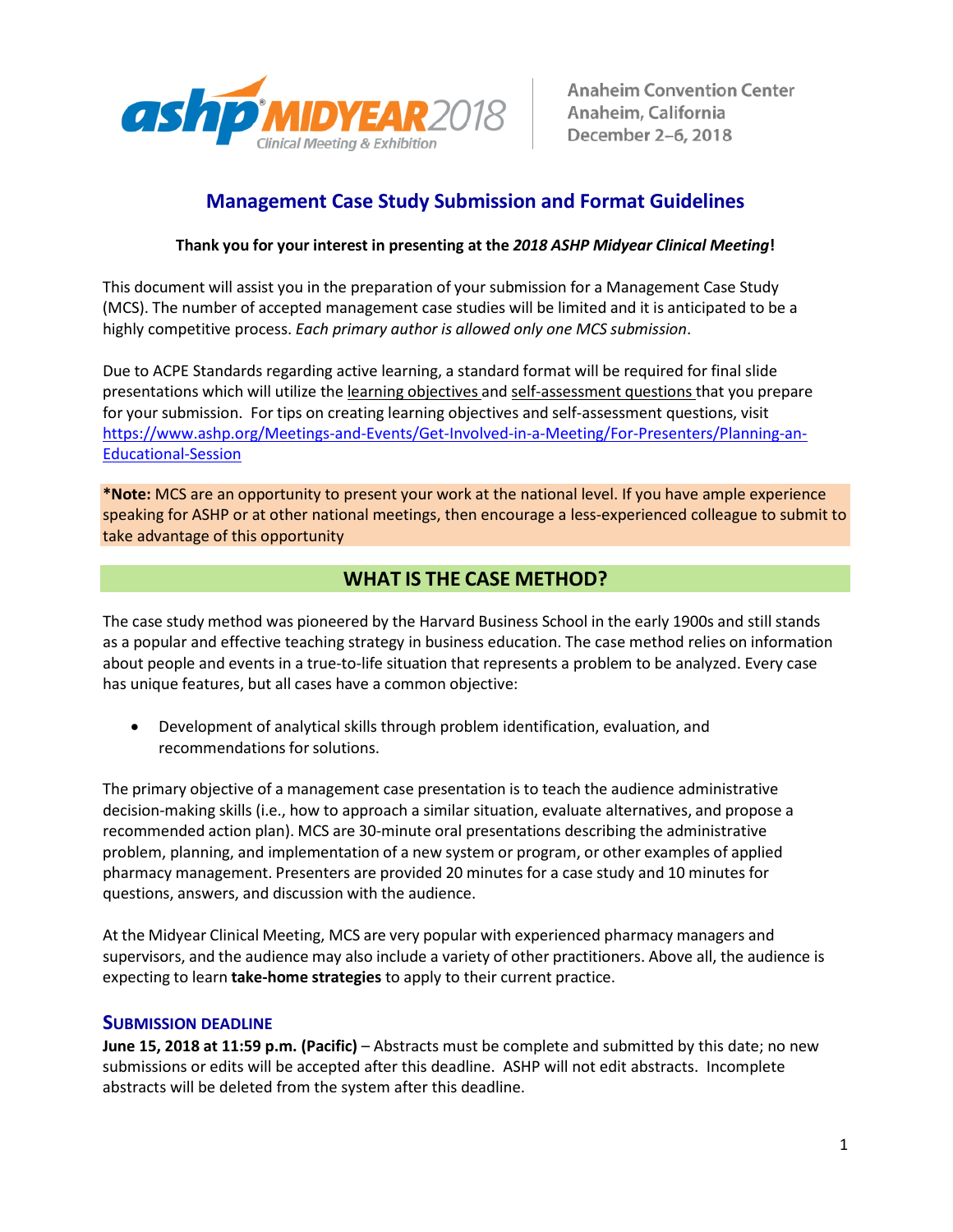

## **TASKS TO COMPLETE FOR YOUR ABSTRACT PROPOSAL ONLINE**

## **SUBMISSION PROCESS**

Our online submission tool requires the Primary Author to complete six (6) tasks to submit their MCS abstract. Some of our guidelines have changed, therefore, it is important that the Primary Author carefully read the information on the screen and follow the submission guidelines.

# **AUTHORSHIP/PRESENTER**

### **PRIMARY AUTHOR**

The person entering the information online is considered *the Primary Author* as well as the sole presenter. The Primary Author's name will *automatically* appear first on the citation and the abstract; also it is their contact information that will be printed in the published version of the abstract. **The Primary Author is responsible for verifying that the co-author (if applicable) is aware of the content of the abstract and supports the data**.

The presentation itself must not differ from the original accepted title and abstract content. It is understood that the *Primary Author* of the abstract will be the sole MCS presenter at the Midyear.

#### **Additional Authors**

Each submission may have up to two authors – the Primary Author and one additional author. The Primary Author must check to make sure that the additional author (if applicable) is included and isin the order they will appear on the abstract and citation. **ASHP will not add "forgotten" authors or make changes to the author order.**

# **LOGIN – EMAIL ADDRESS & ACCESS KEY**

To submit an abstract, you must create a profile which includes your name, email address, and your access key.

The email address and the access key you created is now your login information for the MCS site. **The email that is used for logging into the ASHP MCS Submission site must belong to the Primary Author** – not an assistant or colleague.

You must click "Continue" button on every screen in order to save your information.

# **MCS ABSTRACT TITLE**

Be sure your title accurately and concisely reflects the abstract content. ASHP reserves the right to edit your title.

### **Title Format**

- Do NOT use proprietary (brand) names in the title.
- Do not use all lowercase or all uppercase letters in your title. (see examples below)
- Do not use "A," "An," or "The" as the first word in the title
- Spell out all acronyms.

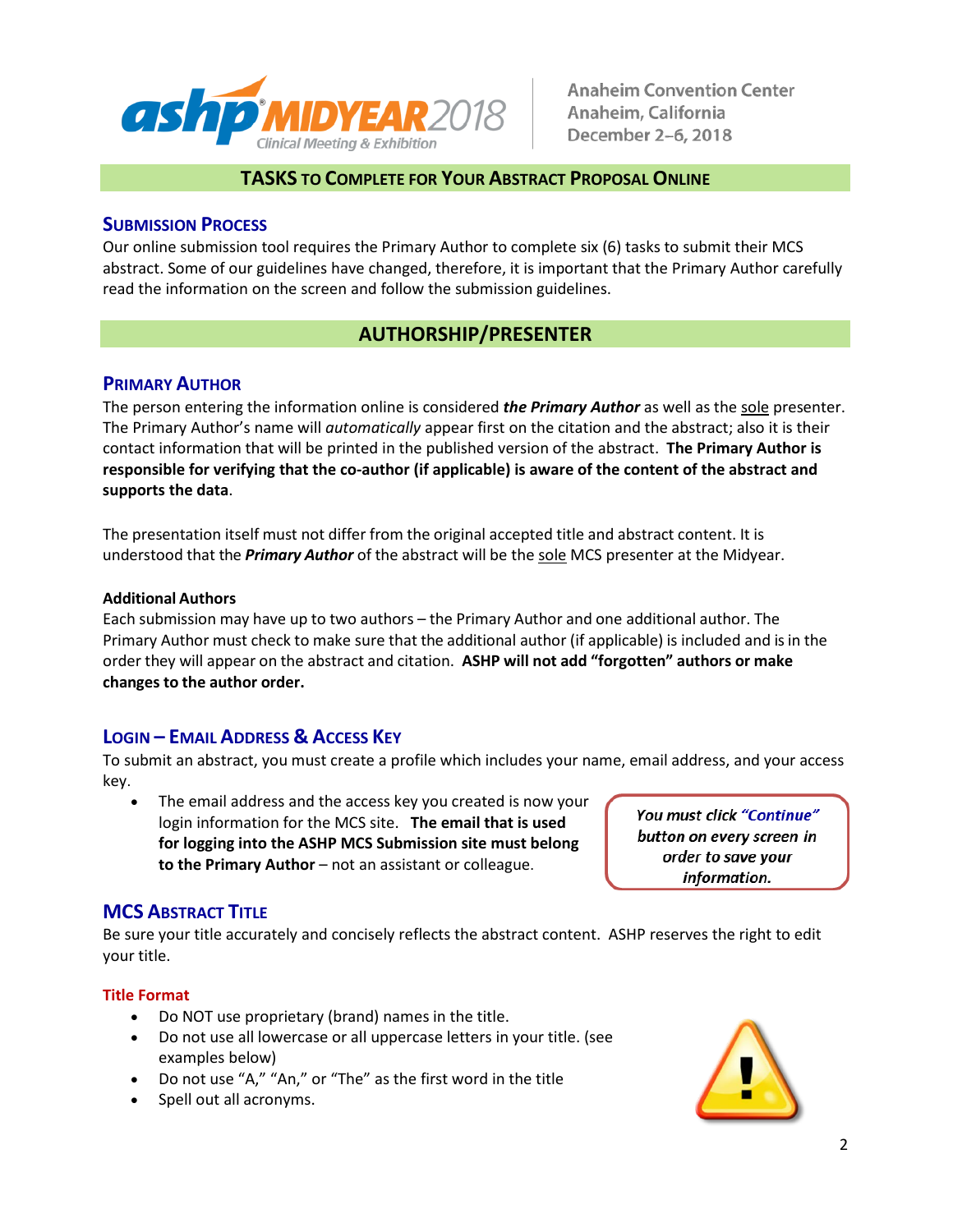

### **Title Format Examples**

Incorrect**:** IMPLEMENTATION OF COMPUTERIZED PRESCRIBER ORDER ENTRY (CPOE) IN A SURGICAL UNIT: ONE YEAR LATER

Incorrect: implementation of computerized prescriber order entry (CPOE) in a surgical unit: One year later.

### **CORRECT:** Implementation of Computerized Prescriber Order Entry (CPOE) in a Surgical Unit: One Year Later

### **TASK 1: MCS ABSTRACT FORM**

Enter your abstract content details. Only completed submissions will be included in the reviewer process.

### **BODY OF ABSTRACT:**

- **All fields must be completed.** Planned projects or descriptions of projects still being implemented will not be accepted.
- Must contain **Purpose, Methods, Results and Conclusions, Learning Objectives, Self-Assessment Questions and Answers to the self-assessment questions.**
- **Learning Objectives** must describe what the learners will be able to do as a result of participating in your educational session. **Three (3) learning objectives are required.**
- **Self-Assessment Questions and Answers:** One self-assessment question and corresponding answers are required and must be developed for each learning objective. **Questions must either be true/false and/or multiple-choice.**

### **ABSTRACT FORMAT**

- **Word Limits – there are designated limits for each component of the abstract.** Your entire abstract should be approximately 400 – 625 words.
- **Be sure to use the proper format for a MCS. Refer to the title format examples.**
- Use standard abbreviations. **Do not include graphs, tables, or illustrations in the abstract.**
- **Proofread abstracts carefully,** particularly doses, numerical values, and drug names. After the deadline, changes cannot be made to the title or the content. ASHP does not edit abstracts.
- Do **not** use special functions such as tabs, underlines, trademarks, subscripts, bold italics, superscripts, or hyphenations in the abstract. **Special symbols (Greek letters, degree signs, and plus/minus) must be spelled out.**

*Note: Not all symbols will convert correctly from a Web‐based database to a Word document or a rich‐text format. What may work for one submission, may not work for another. If you choose to use symbols, ASHP is not responsible for conversion problems and may reject your submission if it becomes difficult to understand due to symbol conversion.*

#### **Word Limits**

**Purpose ~ 100 words Methods ~ 225 words Results ~ 200 words Conclusion ~ 100 words**

**Total ~ 625 words max**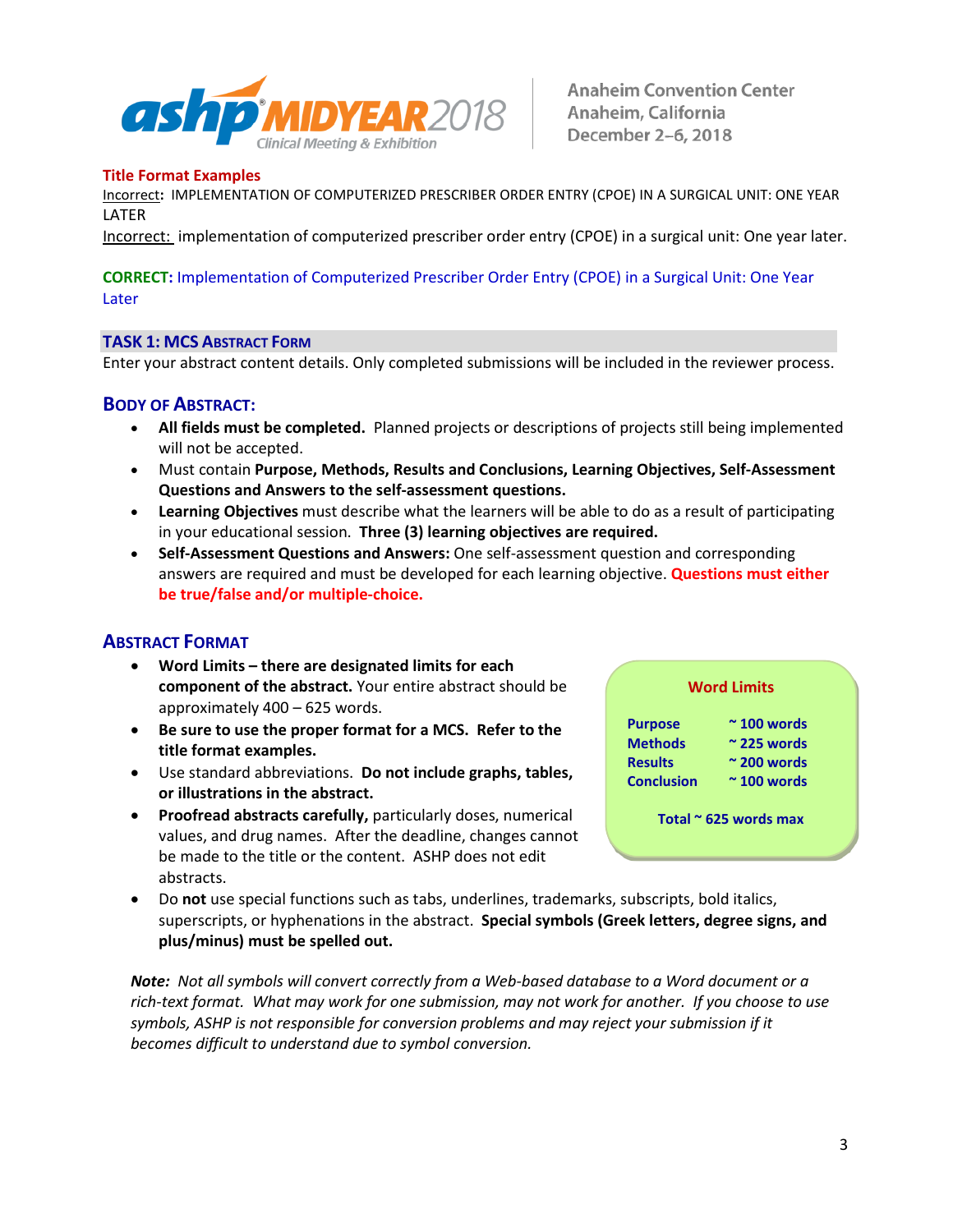

## **Needs Assessment/Practice Gap(s) –** *New requirement*

A practice gap exists when what needs to happen in practice is not happening (i.e. there is a problem that needs fixing).

#### **IMPORTANT**

- Abstracts must be an analysis of the sequential steps involved in planning and implementing an administrative task, resolving a particular problem, or other examples of applied pharmacy management.
- Abstracts that we feel have been ghostwritten or have been commissioned by a commercial entity for the express purpose of positive publicity for a product or service will not be accepted.
- Your abstract will be peer reviewed and evaluated based on the guidelines provided in this document. (*see peer review selection criteria section*)

#### **Prior Publication or Presentation**

 Abstracts submitted for presentation must not have been presented or published previously. Exceptions are those presented at a state society meeting or an international meeting held outside the U.S.

# **TASK 2: AUTHORS**

**Primary Author** – The Primary Author's (submitter) name automatically appears first on abstract citation and their contact information will be printed.

**Additional Author/Co-Author** (limit 1 additional author). To complete this task, be sure to:

- Add your co-author's first, last name, email address and select their role as CO-AUTHOR from the dropdown list.
- Click on each co-author's name to update the required field to complete the information:
- First, Middle Initial (add a period), Last name, mailing address.
- Contact information (i.e., phone and email address).
- Professional information (i.e., position/title, employer, city, state, and credentials).
- Click the Continue button to save your changes. You should see a green check mark next to your co-author's name.
- Click Save Co-Author button to move to the next task.

### **TASK 3: PRIMARY AUTHOR AFFIRMATION**

**Affirmation of Content** – The Primary Author must affirm the content of the submission on behalf of all authors listed on the abstract. Affirmation include that co-author is aware of the content and the primary author will be the sole presenter the MCS during the time assigned if the abstract submission is accepted.

- Read and click to agree to the affirmation.
- ASHP Membership It is important, that the primary author is a member of ASHP through to the presentation at the Midyear.
- Click the Continue button for the next step.
- Do not use ALL CAPS.
- Remember to include a period after your middle initial.
- Do not place degrees in the "Last Name" field; add degrees in the credentials field.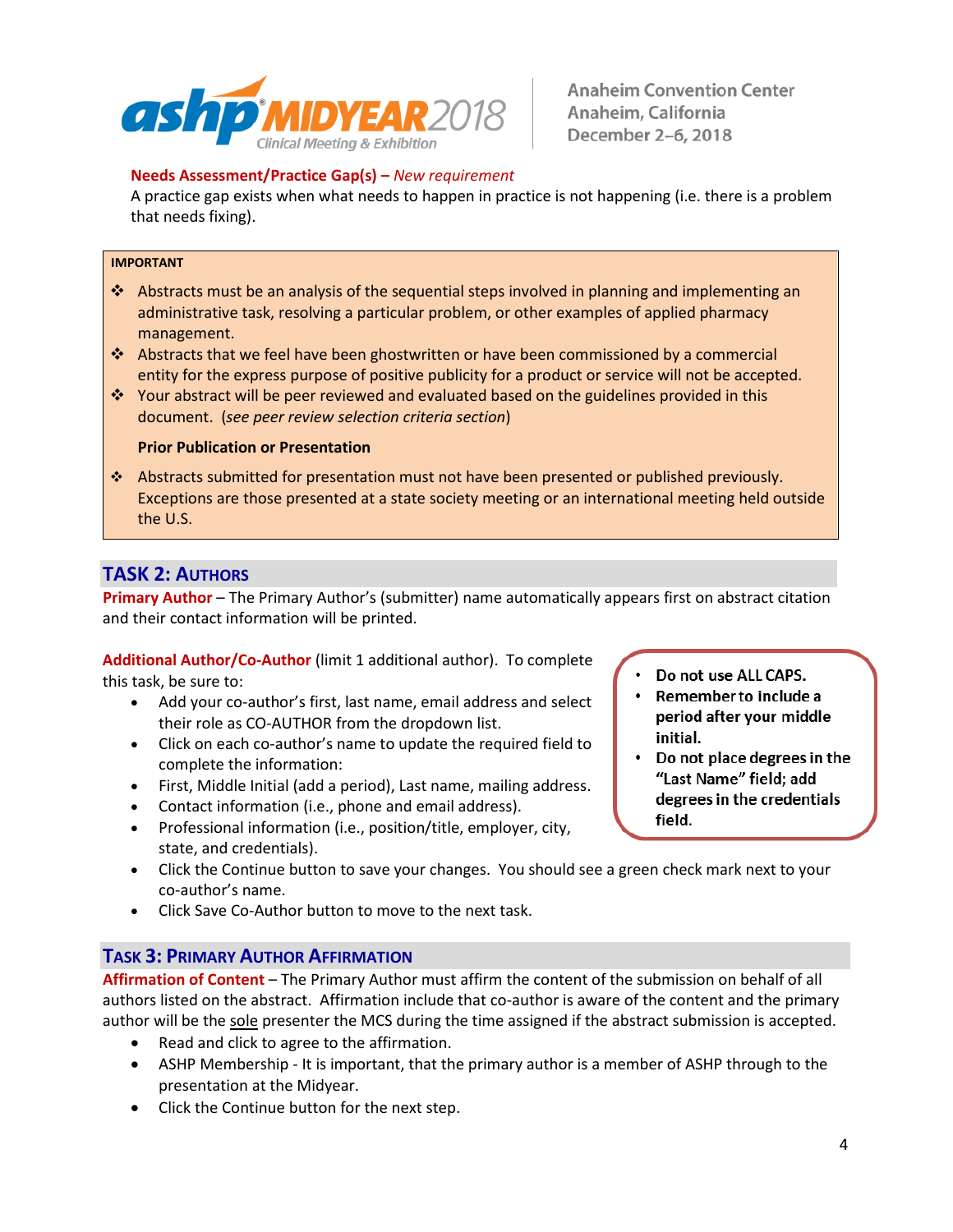

# **TASK 4: COPYRIGHT AND RECORDING AGREEMENT**

**Copyright and Recording Agreement** – The Primary Author and the additional author (co-author) must read and agree to ASHP Copyright and Recording Agreements on the submission site.

#### **IMPORTANT NOTE!**

- The Primary Author cannot submit the abstract until the additional author has completed their recording, copyright agreements, and financial disclosures.
- By submitting a MCS, you and your additional author are granting permission or ASHP to record your session.

### **TASK 5: FINANCIAL RELATIONSHIP DISCLOSURES**

**Disclosures** – The primary author and the additional author, if applicable, are required to submit Financial Relationship Disclosures, Recording and Copyright Agreements before the abstract can be submitted.

#### **Primary Author**

- The Primary Author must click on their name to complete the required information for this task.
- Disclose any financial relationships for you and/or your spouse/partner.
- Type your name to verify the information is correct to complete the form.

#### **Additional Author(s)**

- The Primary Author must click on the additional author (co-author's) name and follow the prompts.
- This will send an email notification to ask the additional author to login and complete their disclosures, recording, and copyright agreements.
- This is the only option for the additional author (co-author) to receive the email with the link to login and complete Tasks 4 and 5 before the deadline.
- The Primary Author can view the recording, copyright agreements and financial disclosures for their additional author (co-author).
- A green check mark next to their names indicates the disclosures and agreements are completed.
- Your screen will look like this once the additional authors have completed Tasks 4 and 5.



• **Remember:** The Primary Author will NOT be able to submit the abstract until the additional author (co-author) has completed their financial disclosures, recordings and copyright agreements.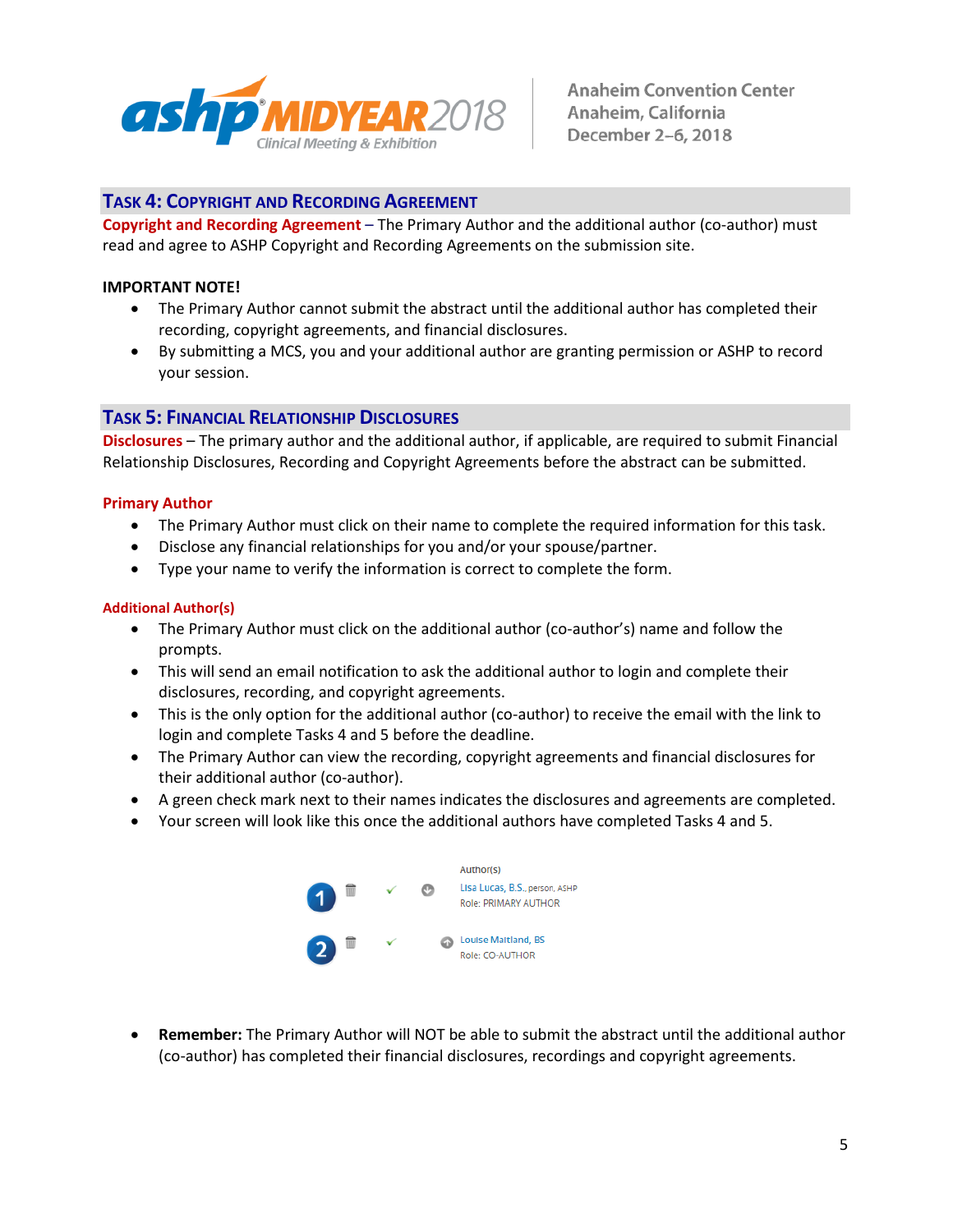

# **TASK 6: CONFLICT OF INTEREST AGREEMENT**

The Primary Author must complete and sign the conflict of interest agreement terms for their submission. This includes agreeing to add disclosures to your slide presentation.

Primary Author must:

- Read and sign the agreement
- Click the Submit Agreement button to complete the task.

# **SUBMIT YOUR ABSTRACT**

When all the submission tasks are completed (showing a green check mark) you must save your submission before you can submit it. Click the **Save Submission** button and the screen will show a summary of your submission. It will also indicate that you and your additional author have completed all the required tasks for your abstract.

- Click the **Submit** button to submit the abstract.
- You will automatically get a confirmation email with your submission details. Please save it for your records.
- Your abstract title will appear on the screen with a link to preview the content or resend a confirmation email.

**Submission Number:** Your Proposal ID is your Submission Number. It appears on the screen with the list of tasks you completed as well as in your email confirmation.

### **INCOMPLETE SUBMISSIONS**

Incomplete submissions will be deleted from our online system (i.e. missing required elements, incomplete tasks, etc,)

# **NOTIFICATIONS**

### **NOTIFICATIONS**

**All correspondence concerning confirmations, reminders, and accept/reject notifications will be sent to the Primary Author's email only** and it is the Primary Author's responsibility to notify the co-author (if applicable) of the abstract as to the status of the submission. It is imperative that this email address is a working email box that is not spam protected. If you do have spam protection, then chances are you will not receive our emails. Notification emails will be sent by August  $15<sup>th</sup>$ .

# **MEETING REGISTRATIONS AND CANCELLATIONS**

### **MEETING REGISTRATION**

Presenting a MCS at our meeting is a voluntary effort and ASHP cannot pay expenses for your participation. If your submission is accepted, then you are responsible for your own meeting registration fee and travel. **The Primary Author must be registered for the meeting,** at least for the day of the MCS presentation.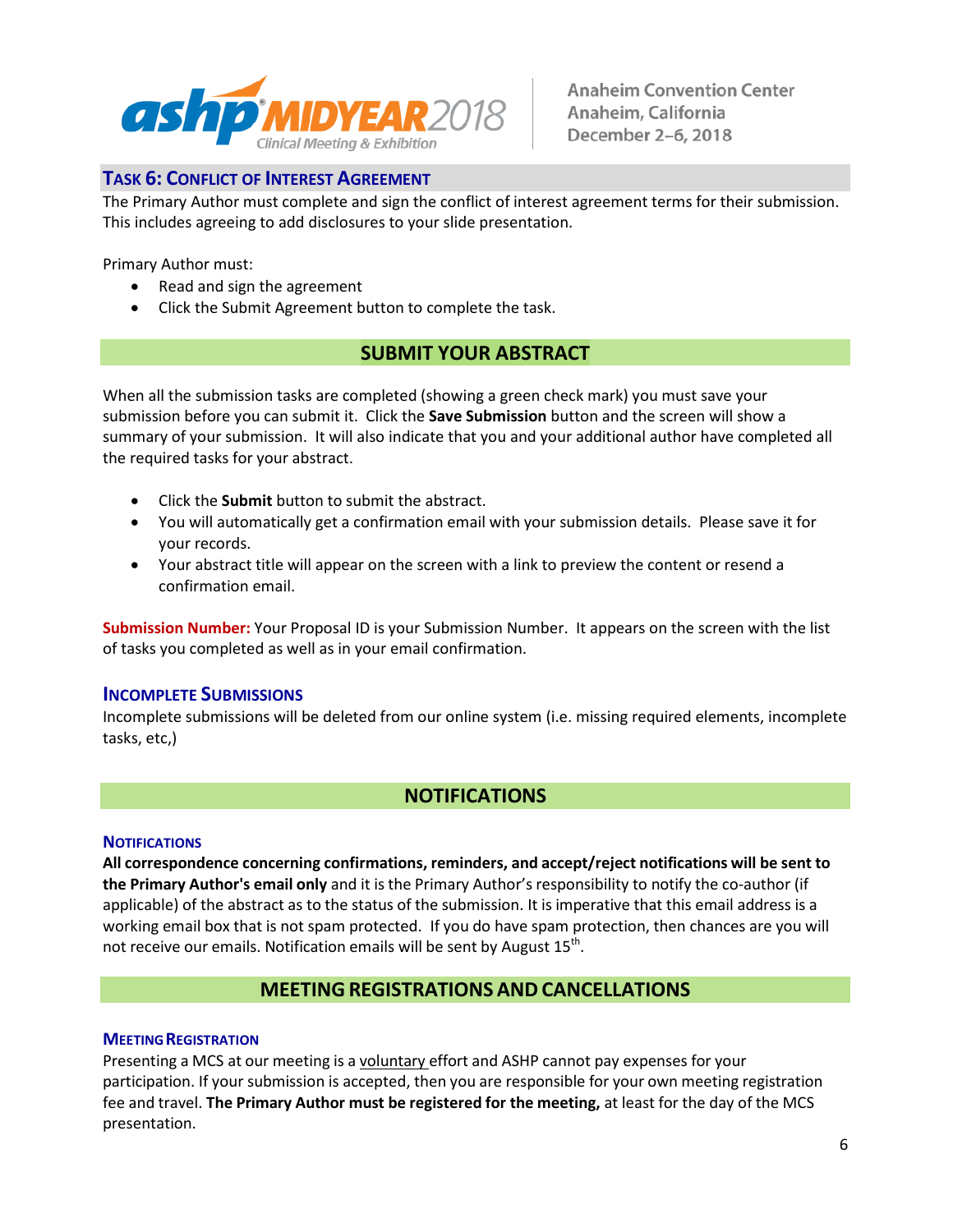

### **CANCELLATIONS/WITHDRAWALS**

Cancellation is strongly discouraged. Written notification is required for all cancellations. Only the Primary Author may withdraw a submission. Please notify ASHP immediately if you cannot present your MCS at Educational Services, [educserv@ashp.org.](mailto:educserv@ashp.org) Please include your full name and presentation title in your request and your submission number.

Because of our early publication deadlines, if you withdraw after receiving your acceptance notice, then we cannot guarantee that your presentation and/or abstract will not appear in print, on the ASHP Website, or in other print or electronic media.

# **PEER REVIEW SELECTION CRITERIA**

All MCS submissions will undergo a blinded peer‐review process by at least three reviewers. We do not supply names or author affiliations to reviewers; however, if you want your review to be completely blinded, do not include the name of your institution in the body of your abstract.

**All abstracts must be based on completed research with results and conclusions at the time of submission.**

**A limited number of MCS can be accepted and** the decision of the reviewers will be final. There will be no reconsideration of rejected abstracts**. Each reviewer will be given the same criteria for reviewing your submission, so it is important that your abstract is well written and meets the stated guidelines. Abstracts will be evaluated only on the data submitted.**

### **Peer Reviewers will evaluate content based on the following criteria**:

- **Presentation balance:** Abstracts will be non‐promotional in nature and without commercial bias. Papers that are written in a manner that promotes a company, service, or product will **not** be considered.
- **Relevance:** Importance of topic to our attendees.
- **Scientific Merit** (where applicable): Well‐designed project that states a purpose; results match conclusion.
- **Abstract Format:** Not following the abstract guidelines for a MCS.
- **Case Study Method:** Abstracts that do not follow the case study method will not be considered.

### **Other Common Reasons for Rejection**

- Commercial tone or a biased conclusion
- Research/project is not original
- Poor quality of research methodology; methods are not reproducible
- Lack of data or measurable outcomes
- Data collection is ongoing or has not begun
- Inconsistent or ambiguous data
- Lack of conclusions or conclusions that do not match objectives
- Several abstracts from the same study submitted